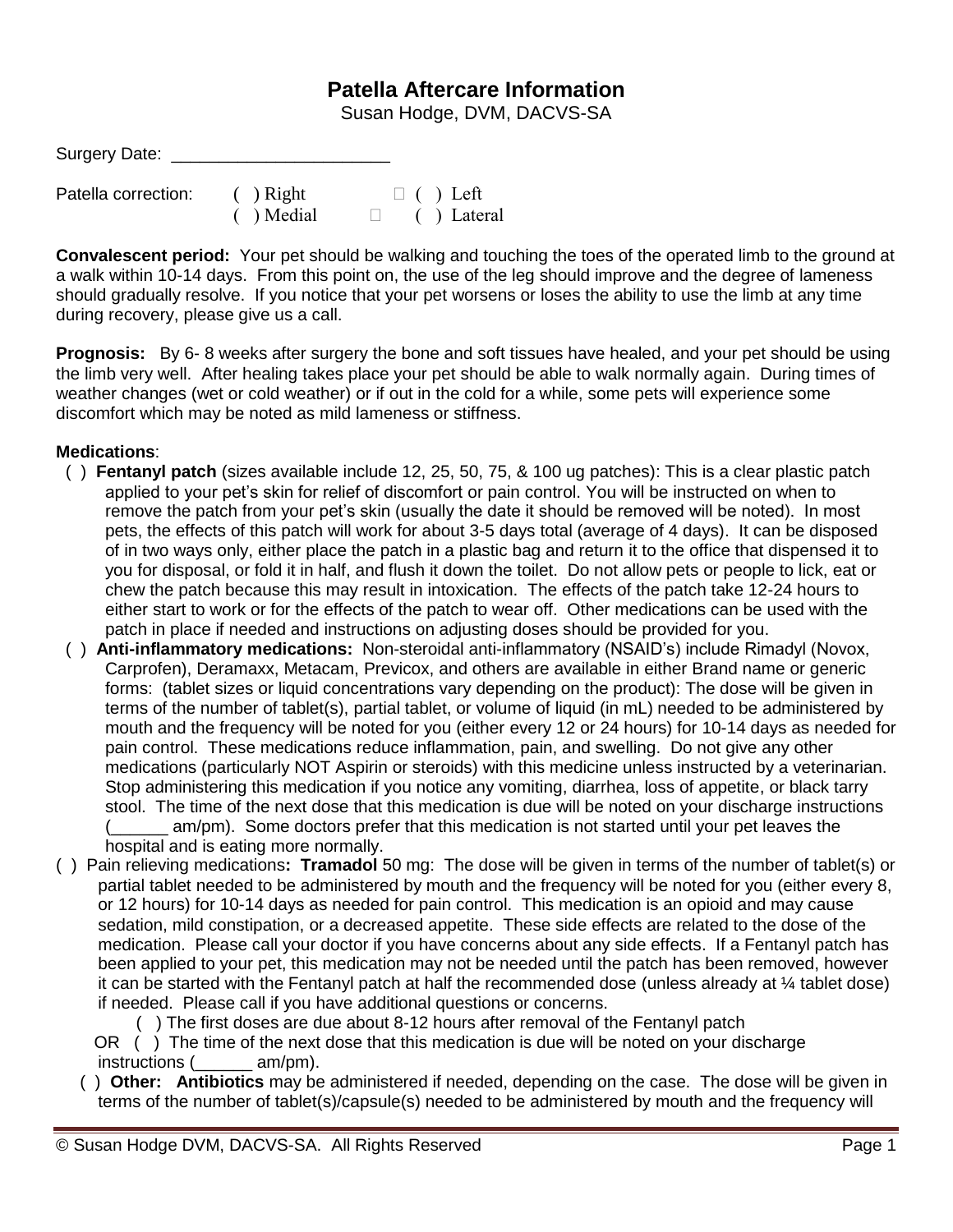be noted for you (either every 12 or 24 hours) for the appropriate number of days. Antibiotics would be used to prevent infection or treat contamination noted at the time of surgery. Any antibiotic may cause nausea, vomiting, or diarrhea. Most side effects can be minimized by administering the medication with food. The time of the next dose that this medication is due will be noted on your discharge instructions  $\_$  am/pm).

( ) Other:

**Exercise:** Limit activity to a large crate, baby playpen, or a small room without furniture for 8 weeks (food and water can be left in these two areas). Limit outdoor activity to very short leash walks for bowel and urinary purposes only for the next 8 weeks. Never leave your pet off the leash outside or take your pet off the leash outside during the recovery period. Do not allow jumping, climbing stairs, or roughhousing with other pets or people during the full length of recovery. Strenuous activity can breakdown the surgical repair, cause pain, break implants, or cause the incision to open, preventing successful recovery.

- ( ) Short walks are permitted on a leash only (10 minutes maximum). Do not leave your pet off the leash or unattended outside during the time of exercise restriction
- For Cats: ( ) Please do not let your pet outside during recovery.
	- ( ) LITTER PAN Use shredded paper or Yesterdays News for litter for 14 days.

**Incision:** Please check the incision daily for signs of problems including: redness, swelling, pain, discharge, loss of sutures, or opening of the incision. Please call our office if you have concerns about the incision. Do not allow your pet to lick at the incision. Please use the Elizabethan collar from us, your regular veterinarian, or a pet supply store to prevent licking or chewing at the incision. Another option is to apply bitter apple solution to the skin around the incision several times a day to prevent licking. Your pet should return to Dr. Hodge in about 2 weeks to check the incision. There may be a small band-aid and non-stick pad covering the incision. This can be removed in 1-2 days or sooner if it falls off. It is intended to keep the incision clean while in the hospital.

- ( ) There are no external staples/sutures to be removed, but the incision should still be checked.
- ( ) There are staples/sutures that need to be removed in about 10-14 days.

**Physical Rehabilitation**: Physical therapy is recommended for optimal results.

- Initial therapy: Some swelling and bruising is expected to occur after surgery which may be noted about 2-3 days after surgery, especially at the knee and/or at the ankle joint, and it may take about 5-7 days for the swelling to fully resolve. You can help minimize swelling in the leg by applying a cold compresses to the incision site (leg) for the first few days. Place a cold pack on the leg 2-3 times daily for 10-15 minute sessions for the first 3 days after surgery if able. A plastic bag of frozen vegetables makes a good cold pack. On day 4, we recommend changing to a warm compress, which can be applied to the limb 2-3 times a day for 10-15 minutes if swelling is still present. \*\*\*\* The goal of the cold or warm therapy is to help relieve both pain and swelling, however if your pet fights or resists this treatment, do not continue as they will recover regardless of your ability to apply compresses to the limb.
	- ( ) Schedule suture/staple removal or an incision check in 10-14 days.
	- ( ) Contact us with additional questions about physical therapy.
		- ( ) Other: Laser therapy can be initiated as soon as following surgery. Laser therapy can be used 2-3 times a week in the initial few weeks following surgery to help with healing if desired.

Nausea is common following General Anesthesia, in case of nausea:

FOOD AND WATER: Large intakes of food and water following a hospital visit are common due to the excitement of returning home. This type of vomiting can often be eliminated by not allowing access to food or water for 2 hours after returning home.